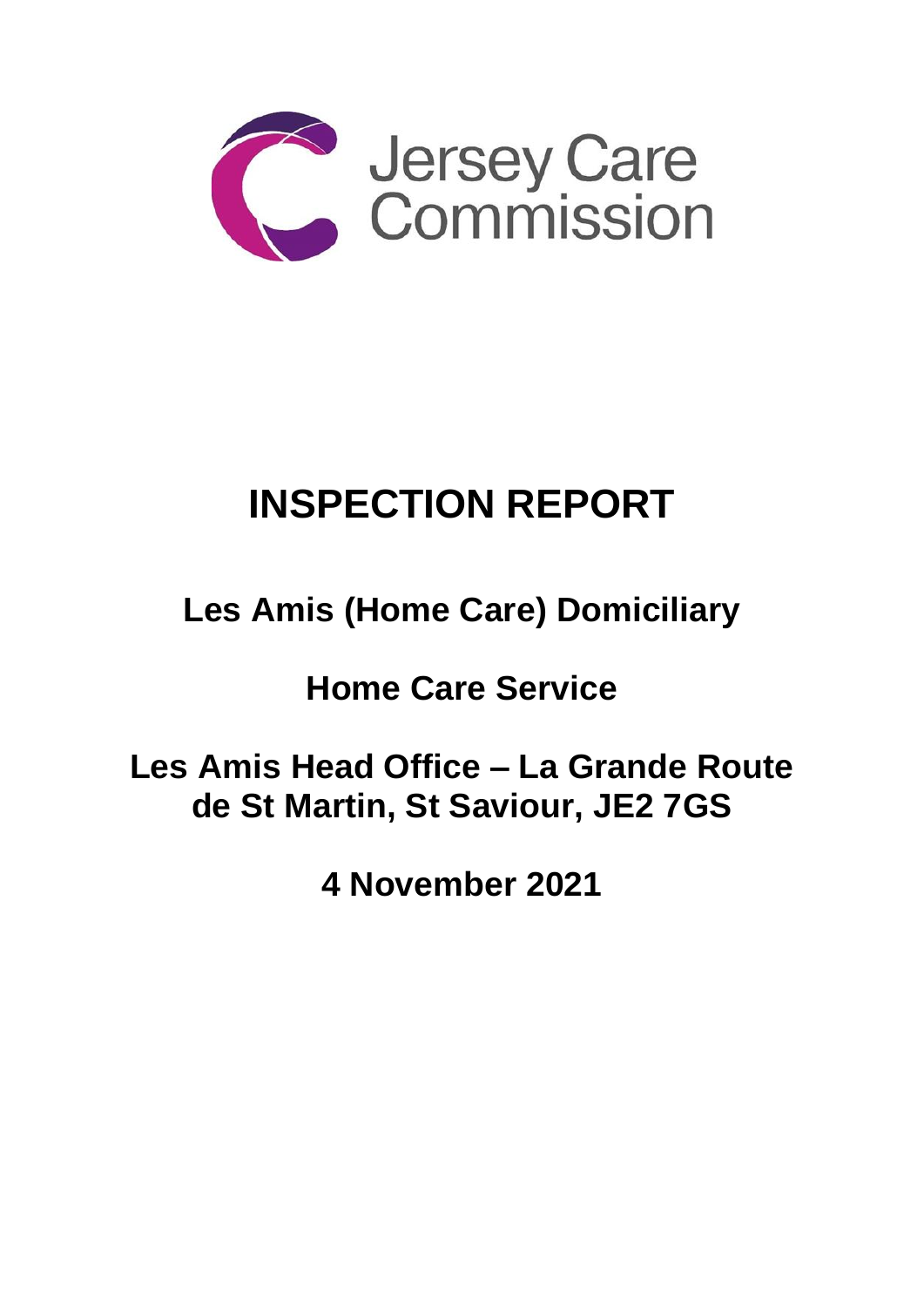## **THE JERSEY CARE COMMISSION**

Under the Regulation of Care (Jersey) Law 2014, all providers of care homes, home care and adult day care services must be registered with the Jersey Care Commission ('the Commission').

This inspection was carried out in accordance with Regulation 32 of the Regulation of Care (Standards and Requirements) (Jersey) Regulations 2018 to monitor compliance with the Law and Regulations, to review and evaluate the effectiveness of the regulated activity and to encourage improvement.

## **ABOUT THE SERVICE**

This is a report of the inspection of Les Amis (Home Care) Domiciliary. The service was registered with the Commission on 21 June 2021. Previously, the service was part of a home care service which was divided into two separate home care services. Kerri Ann Frain was confirmed as Registered Manager of this service on 21 June 2021.

| <b>Regulated Activity</b>         | <b>Home Care Service</b>                                              |
|-----------------------------------|-----------------------------------------------------------------------|
| <b>Conditions of Registration</b> | <b>Mandatory</b>                                                      |
|                                   |                                                                       |
|                                   | Type of care: Personal care, personal support                         |
|                                   |                                                                       |
|                                   | Category of care: Learning disability, physical<br>disability, autism |
|                                   | Maximum number of personal care/personal                              |
|                                   | support hours to be provided per week is 600                          |
|                                   |                                                                       |
|                                   | Age range of care receivers: 18 years and above                       |
| Date of Inspection                | 3 November 2021                                                       |
| Time of Inspection                | $9.45$ am $-1$ pm                                                     |
| Type of Inspection                | Announced                                                             |
| Number of areas for               | One                                                                   |
| improvement                       |                                                                       |
| Number of care receivers          | 30                                                                    |
| using the service on the day of   |                                                                       |
| the inspection                    |                                                                       |

The home care service is operated by Les Amis Limited and the Registered Manager is Kerri Ann Frain.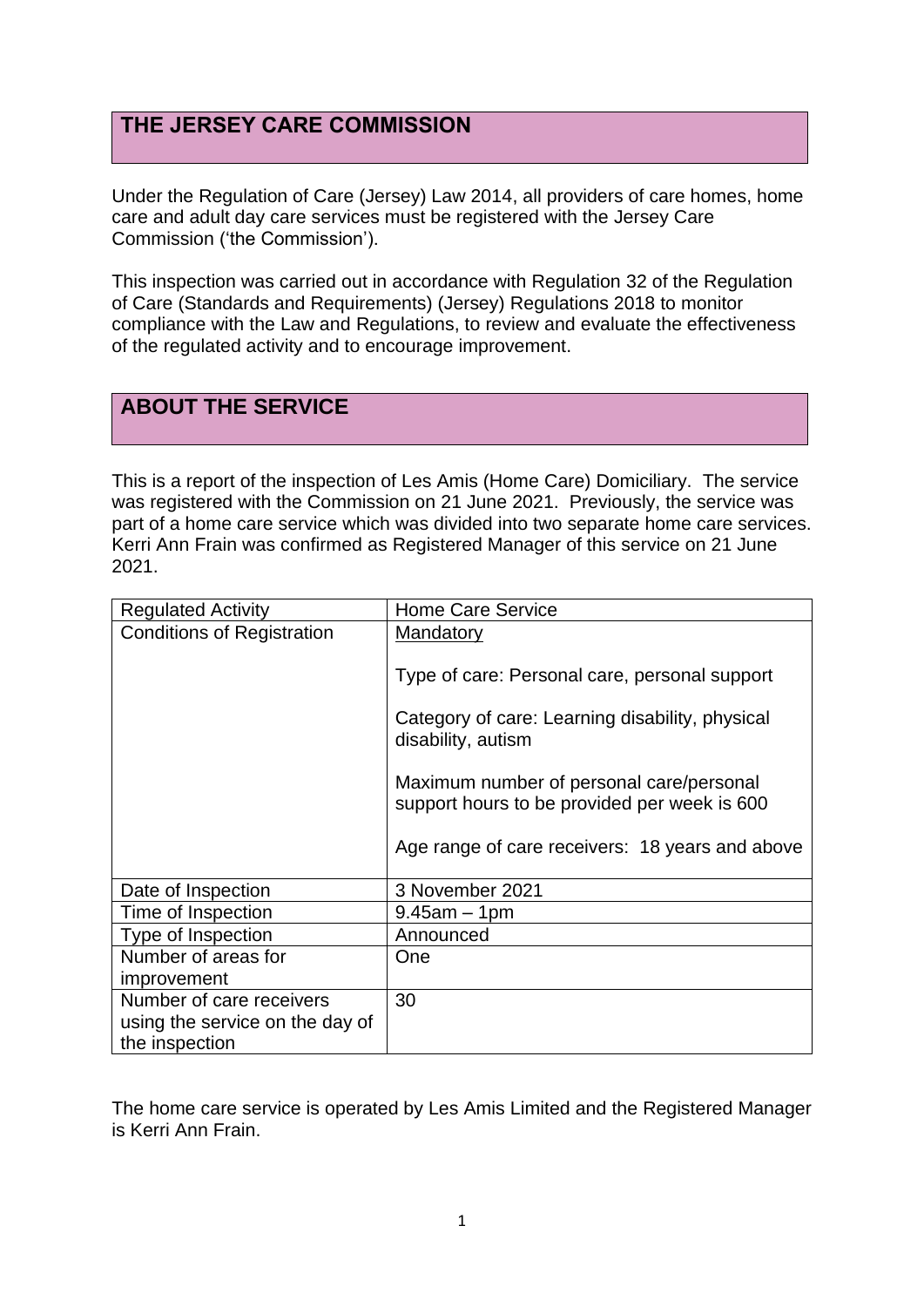The Commission undertook two engagement sessions with Les Amis registered managers in April 2021. The purpose of this was to introduce new managers to their responsibilities in relation to the Regulation of Care Law (2014), and to provide an overview of the inspection process. There was also a separate session held for members of the Les Amis senior management team. At this session, the new management structure was discussed, and feedback given from the engagement sessions.

During this year, Les Amis made an application to separate the original Home Care service, into two separate services, with this service concentrating on smaller care packages.

An updated copy of the service's Statement of Purpose was received during the period of inspection.

## **SUMMARY OF INSPECTION FINDINGS**

The following is a summary of what we found during this inspection. Further information about our findings is contained in the main body of this report.

This is a new service which was part of Les Amis (Home Care) Limited. An inspection of the service under the previous name was completed in 2020. The Statement of Purpose has been updated to reflect the separation of this service into two services.

There were no staff vacancies at the time of the inspection, with a consistent staff team. Improvements have been made to the recruitment process to ensure safe recruitment and there is a robust induction and training programme. Most members of staff have a Level 2 Health and Social Care qualification and all staff reported that they are encouraged to undertake training for their own development. The recruitment policy is robust, and safe recruitment practices are in place. There is a good training and development programme, and staff were positive about the induction and support which is in place.

The Registered Manager provides bi-monthly supervision to staff. Supervision is provided above the level of that expected by Commission Standards, and staff felt well supported. Appraisals take place yearly, with a six-monthly review.

There have been improvements to the care planning system since the last inspection of the home care service provided by Les Amis. Each care plan was person centred and promotes independence. There were no reviews on the system but there was evidence of a new system which would ensure that these take place on a regular basis. Frequency of reviews should be considered based on the complexity of care provided. All care receivers visited had knowledge of the care provided and when to expect visits.

Staff are provided with Level 3 medication administration training, with competency reviews undertaken by the Registered Manager on a regular basis. Staff receive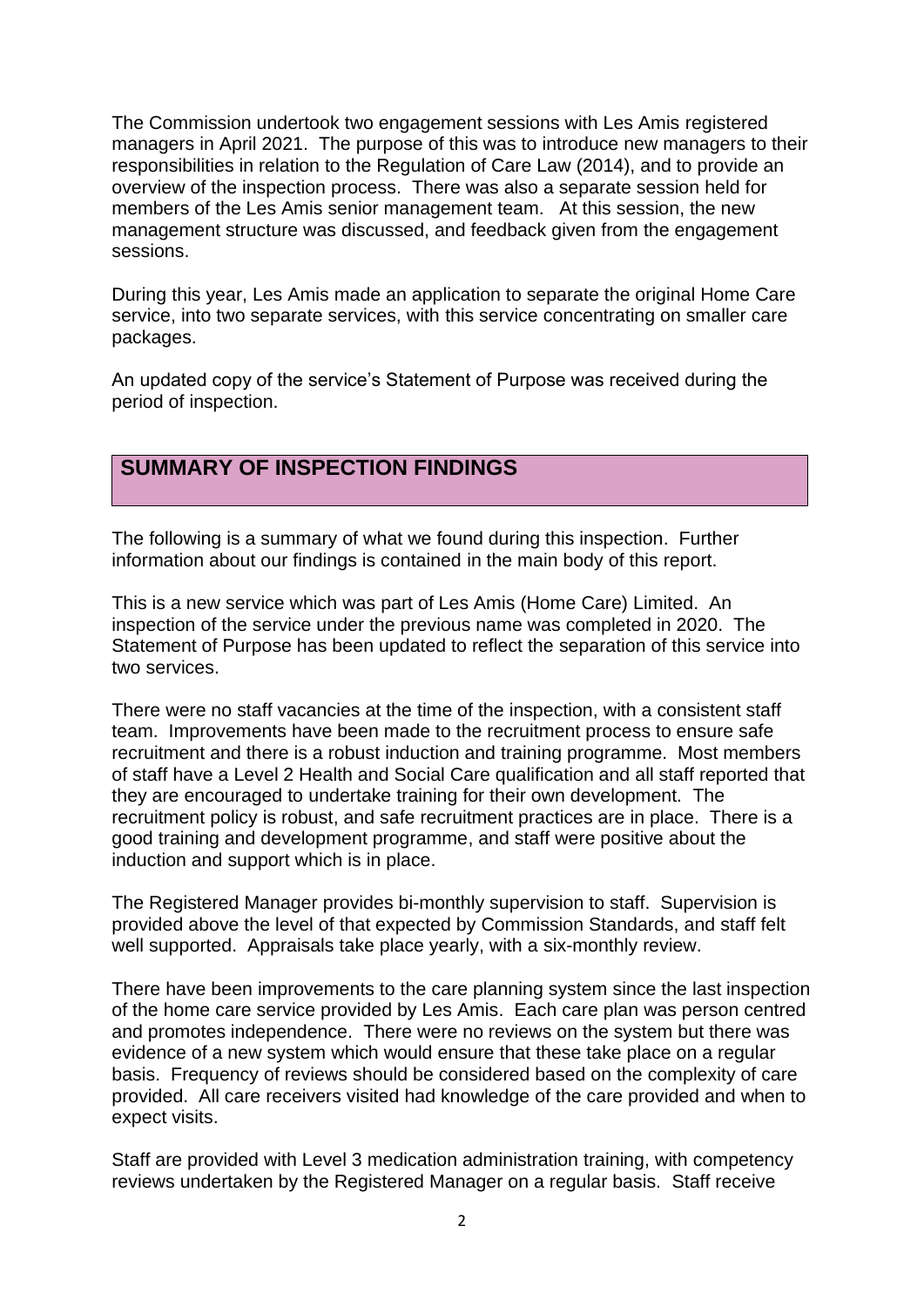specialist training relative to the care receiver they are supporting. Generally, notifications of incidents are made to the Commission appropriately.

There has been some improvement in the arrangements for monthly reporting. However, actions are not robust and timely and could be improved to support the Registered Manager. This is an area for improvement.

## **INSPECTION PROCESS**

This inspection was announced and notice of the inspection visit was given to the Registered Manager on the day before the visit. This was to ensure that the Registered Manager would be available during the visit on 4 November 2021.

The Home Care Standards were referenced throughout the inspection.<sup>1</sup>

This inspection focussed on the following lines of enquiry:

- **Staff recruitment, training and development**
- **Approaches to care and welfare of care receivers**
- **Staff competence relating to categories of care provided**
- **Management of services**
- **The service will be reviewed regularly**

Prior to our inspection visit, all the information held by the Commission about this service was reviewed, including the inspection report for the previous Home Care service.

The Regulation Officer met with three people who use the service and contacted ten members of staff by email. Two members of staff provided feedback by phone and five members of staff provided feedback by email.

During the inspection, records including policies, care records, incidents and complaints were examined.

At the conclusion of the inspection, the Regulation Officer provided feedback to the Registered Manager.

This report sets out our findings and includes areas of good practice identified during the inspection. Where areas for improvement have been identified, these are described in the report and an action plan is attached at the end of the report.

 $1$  The Home Care Standards and all other Care Standards can be accessed on the Commission's website at [https://carecommission.je/Standards/](https://carecommission.je/standards/)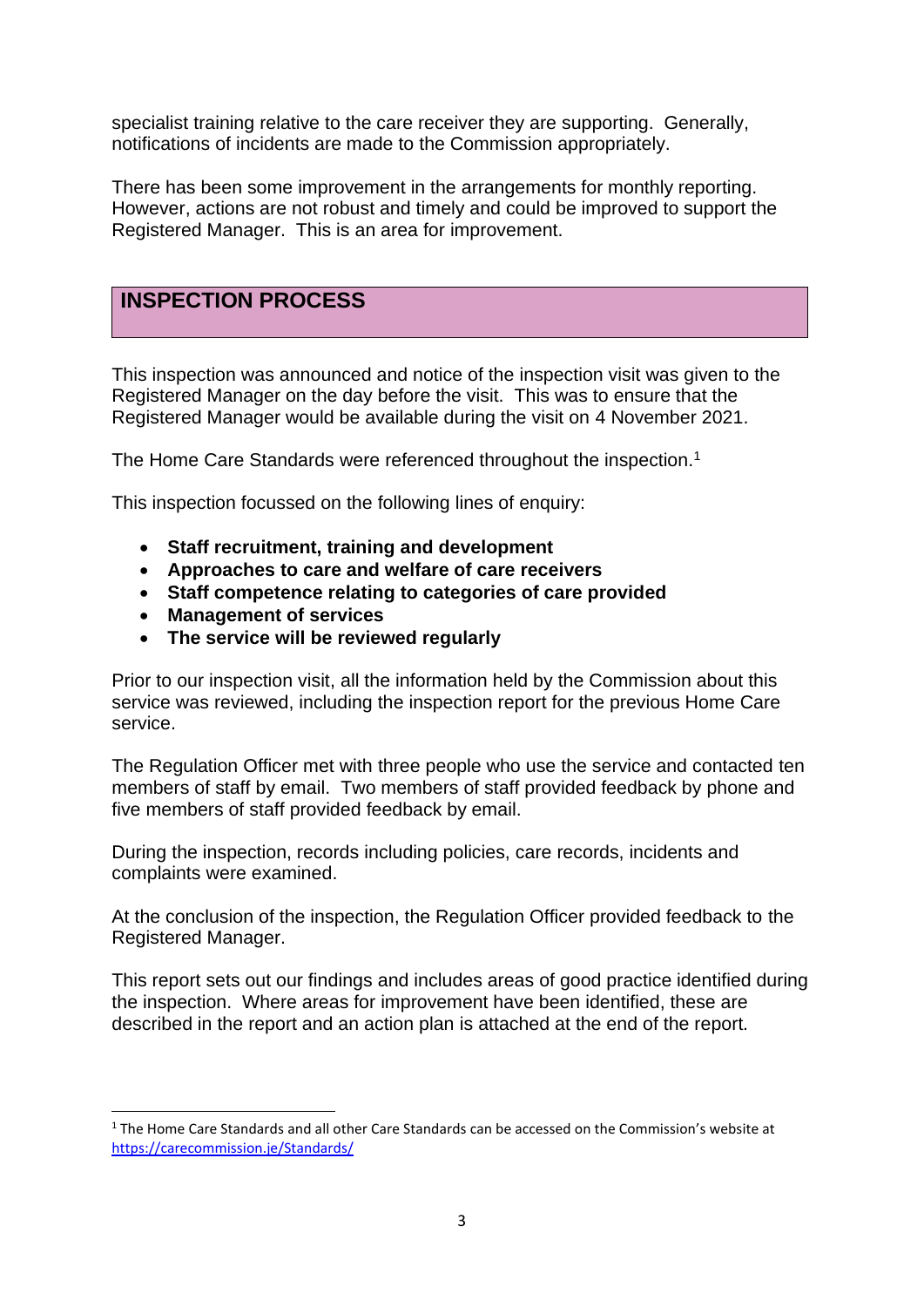## **INSPECTION FINDINGS**

This is the first inspection for Les Amis (Home Care) Domiciliary.

#### **Staff recruitment, training and development**

Reference was made to Standard 3 of the Home Care Standards which states: "You will be cared for and helped by the right people with the right values, attitudes, understanding and training."

Les Amis (Home Care) Domiciliary has ten staff, with no vacancies at the time of inspection. There has been one new permanent member of the staff team who is still completing the induction programme. A stable and consistent staff team is a positive feature of this service.

There is an induction programme for new staff which is completed over a six-week period. The topics cover both organisational practices and procedures, as well as practical elements of joining this home care service. The Registered Manager reported that new staff shadow an experienced member of staff for six weeks, or a minimum of 40 hours, before being solely responsible for providing care.

The Regulation Officer met separately with the Les Amis Human Resources (HR) Manager to review recruitment files. All documentation was found to be in place including references and recent Disclosure and Barring Service (DBS) certificates. It was noted that safer recruitment documentation was not consistently reviewed by Registered Managers prior to start dates being agreed. There is a recruitment policy in place which was reviewed by the Regulation Officer following the inspection. The Regulation Officer met with the HR Manager and with the provider separately and it was agreed that an adjustment to the current policy would be made to ensure that start dates were not agreed until the Registered Manager has reviewed the safer recruitment documentation. By the time of this inspection visit, the Registered Manager confirmed that this was now in place and that they are required to sign off before a start date is given to a new employee.

Due to the impact of Covid-19, care receivers have not been involved in the recruitment process during the past year. However, the Registered Manager confirmed that they would be planning for any future involvement of care receivers in the interview process.

A central record of staff training is kept by the Head of Learning and Development and this was reviewed following the inspection visit. Staff undertake a range of mandatory training courses as part of their induction programme and attend update sessions. The Registered Manager reported that they receive a quarterly reminder of the members of staff who need to update their training. Training courses provided include first aid, safe handling, safeguarding, food hygiene, infection control and conflict management.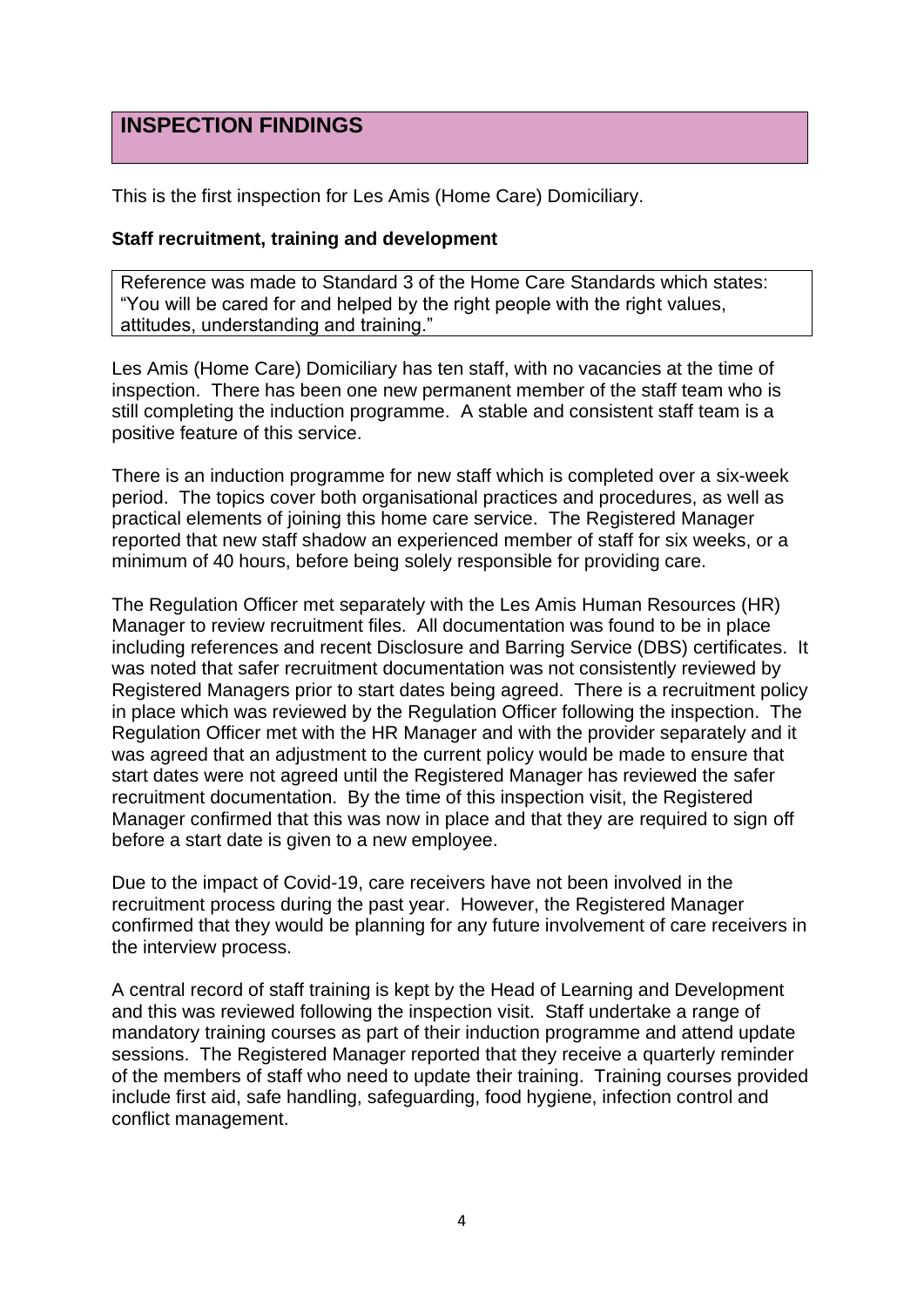All staff working for this service also complete training in diabetes and epilepsy awareness. Two staff need to complete training in epilepsy awareness and the Registered Manager was aware of this.

All staff reported that the standard of training and development offered was good. Nine members of staff have Regulated Qualifications Framework (RQF) Level 2 Health and Social Care qualification which meets the Standards for Home Care services. Four members of staff are currently studying RQF Level 3. Les Amis provide a variety of training over and above the mandatory areas.

There is evidence of additional specialist training provided where necessary. Classroom training has resumed where possible and there is also a programme of elearning for areas where this is appropriate.

All staff reported that they receive regular supervision sessions and that, if requested, the Registered Manager is also available in between these sessions to provide support. The Registered Manager stated that they see most staff informally on a weekly basis during visits when they visit the head office to complete paperwork or collect money.

Appraisals are in place for all staff. There is an electronic system which consists of a self-appraisal process for staff which is then discussed with the Registered Manager and their views given. A development plan is then formulated, and the staff member is responsible for updating their plan. The plan is then reviewed with the Registered Manager at six months and 12 months.

Some staff expressed concern over staffing levels. While they did not feel under pressure to take on additional shifts, they felt that there were regular additional shifts offered and that this could have an impact on the team and the service offered to care receivers.

Copies of the complaints, disciplinary, grievance and whistleblowing policies were requested from the HR Manager and were made available to the Regulation Officer for review prior to the inspection and were found to be satisfactory and up to date.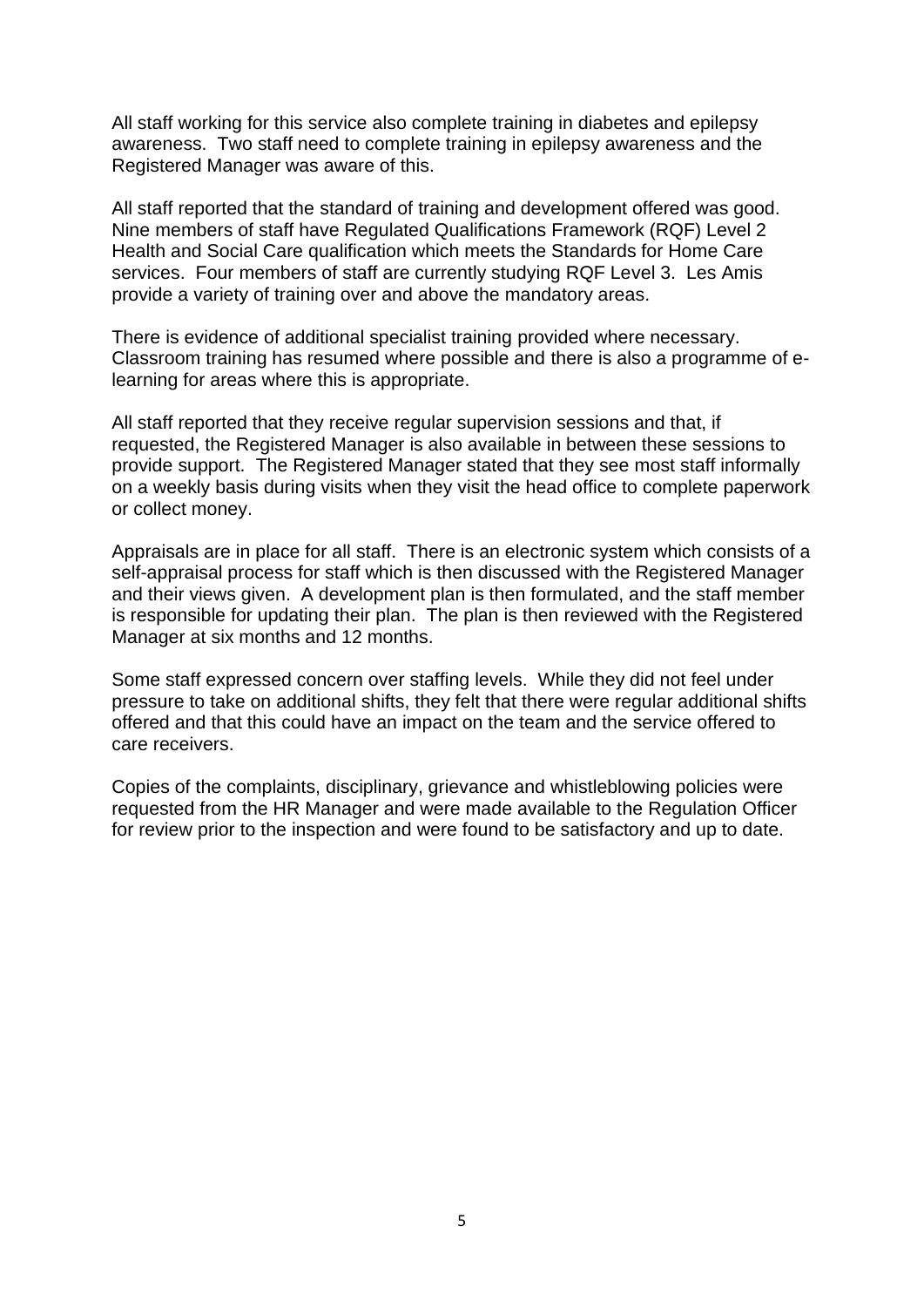#### **Approaches to care and welfare of care receivers**

Reference was made to Standard 5 of the Home Care Standards which states: "You will be supported to make your own decisions and you will receive care and support which respects your lifestyle, wishes and preferences."

Over the last year, the Les Amis management team have been working on the care planning system to ensure that plans meet the needs of the individuals and that evaluations can be demonstrated.

Prior to the inspection, the Regulation Officer met with members of the senior management team at Les Amis who were involved in devising the new system. This gave the Regulation Officer an opportunity to receive a demonstration on the functions of the system and the anticipated outcomes following implementation. Members of the management team acknowledged that the system is in the early stages of implementation and that there would be regular opportunities to review progress, seek feedback and identify any adjustments that may be required.

The data for all care receivers in receipt of this service had been transferred to the new system which has been live since April. The Regulation Officer reviewed three care plans which demonstrated that choice and independence are promoted. The care planning system remains under review and it is acknowledged that some care receivers have only small packages of care for specific support. For these care receivers, the system needs to only collate information which is relevant and appropriate for the service provided. This remains an ongoing area of review for Les Amis internally as part of the overall care planning system.

The care plans reviewed provided evidence that they are person-centred, with the preferences of the care receiver being highlighted. One care plan demonstrated that there was consideration to reduce the hours provided. All care plans indicated that care receivers were provided with choice and that the decision on, for example, meals or activities, was their own.

Three care receivers were visited in their own homes. The Registered Manager respected the need to be invited into the home and checked that they were happy for the Regulation Officer to visit. All care receivers had a good understanding of what they expected from their care team. They knew who would next be visiting them and what they would do if the member of staff did not arrive. All care receivers reported that they were satisfied with their staff team but that they were aware they could raise issues with the Team Leader or Registered Manager. All care receivers requested that a member of staff remain with them during the discussion with the Regulation Officer. This indicated that they have felt safe and have a good relationship with staff members.

One member of staff demonstrated how the choices of a care receiver was respected, in terms of potentially unwise financial decisions. However, they were also aware of the potential for financial abuse and the need for referral to the Adult Safeguarding team if necessary.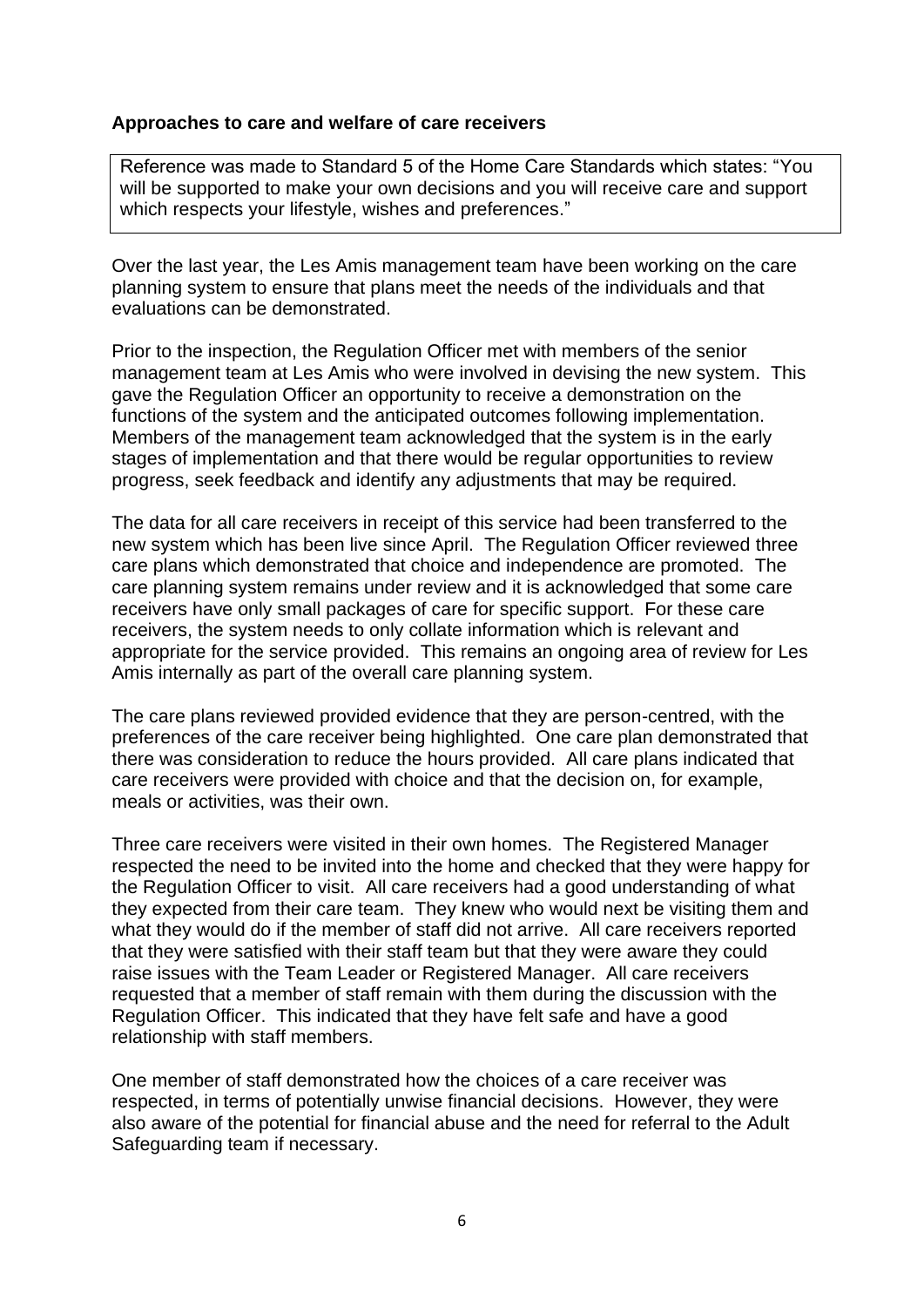Staff promote the independence of care receivers by supporting with tasks such as cooking, rather than undertaking the task themselves.

The Registered Manager reported a situation where a care receiver had refused medication. The team worked with the care receiver and healthcare professionals to find a solution which also included education as to the consequences of refusing the medication. The decision to refuse part of the care plan was respected and the team were able to work with the care receiver to find an alternative plan.

#### **Staff competence relating to categories of care provided**

Reference was made to Standard 6 of the Home Care Standards which states: "Your care will be provided with consistency by competent care and support workers who have the necessary training and qualifications to meet your needs."

When commencing work with Les Amis (Home Care) Domiciliary, new staff meet with the Registered Manager who can provide advice relating to the needs of the care receiver(s) that the care worker will be supporting. Following this, the member of staff is introduced to the care receiver and there is a six-week period of shadowing which includes at least 40 hours with an experienced colleague.

Care receivers consulted demonstrated that they have information about their staff rota and the choices for activities within their care plan. All reported that they can contact the Registered Manager to discuss issues or report if the care worker has not arrived.

Staff can discuss and share the care plan with care receivers using an iPad during visits. The Regulation Officer discussed having a copy of the care plan in the home of each care receiver but understood from the Registered Manager that this was likely to be declined as the care receivers often prefer to have as little formality to the process as possible.

The Registered Manager intends to review the care plans every three months. There has recently been a decision within the Les Amis service for this to be recorded as a Word document while the care planning system is reviewed. However, some care receivers are asking for less reviews and this should also be considered, with review times reflecting the complexity of each package.

All care workers receive support in first aid and are aware of when to seek medical advice. There was evidence that notifications to the Commission had been made appropriately by staff. Where a care receiver is feeling unwell, staff members put a plan in place with them before leaving the premises. For example, ensuring that they have the Registered Manager or on-call phone number and discussion about when it would be appropriate to phone for medical help.

Six members of staff have RQF Level 3 medication administration training, with a further two members of staff currently studying this qualification. Once staff have received this training, there are regular competency reviews with the Registered Manager. It was noted that the monthly report had highlighted that reviews for medication competency are due by the end of November.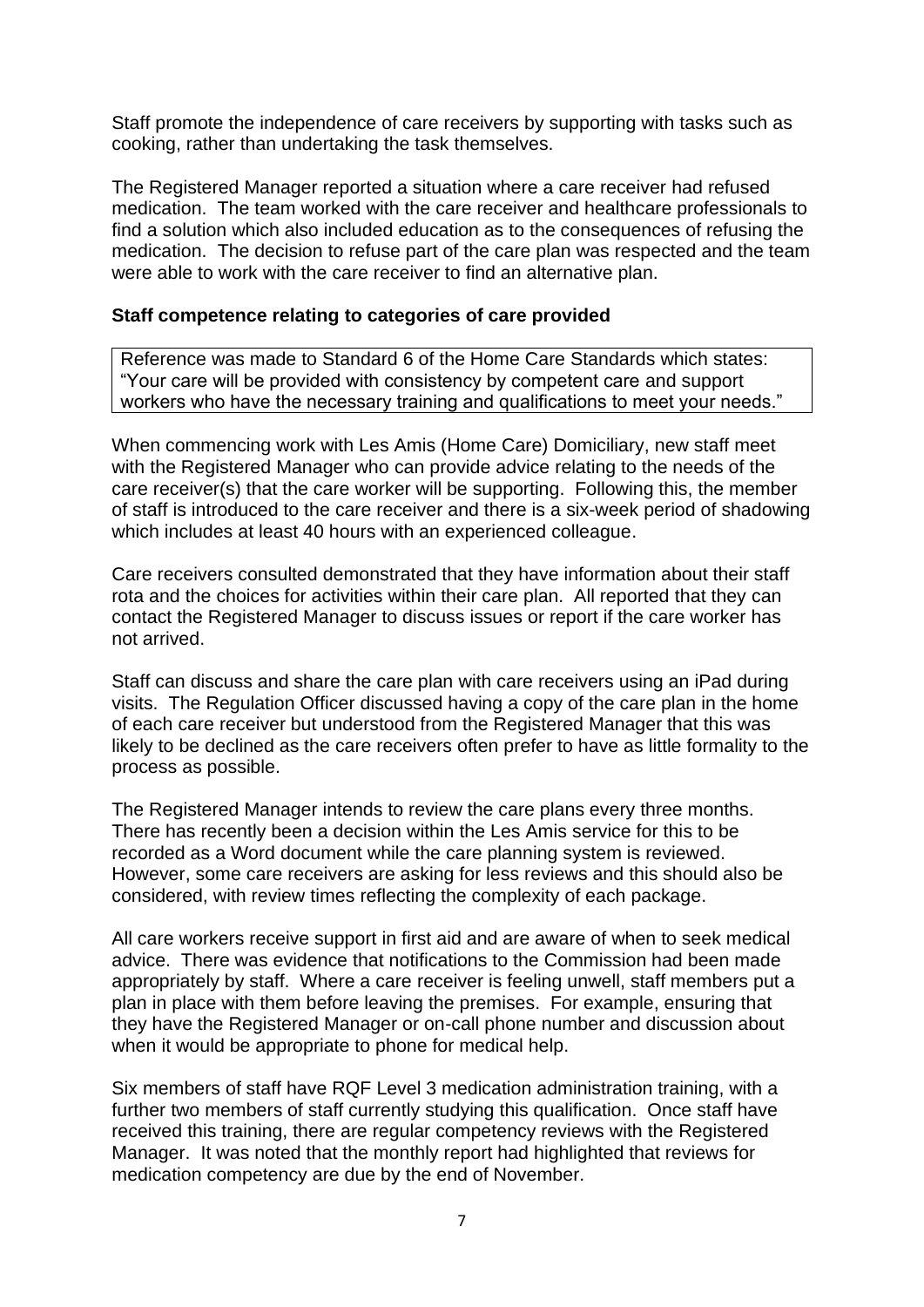One care receiver described the support provided to them for taking medication. It was evident that they are part of the process to ensure that medication is taken as prescribed.

Specialist training is provided according to the needs of the care receivers. For example, staff are trained in the understanding and management of epilepsy and diabetes.

There are no authorisations for a Significant Restriction on Liberty (SRoL). There was evidence that staff receive training relating to the Capacity and Self-Determination (Jersey) Law 2016. The Registered Manager understands their responsibility in notifying the Commission of any authorisations.

#### **Management of services**

Reference was made to Standard 8 of the Home Care Standards which states: "The home care service will be well managed."

This service is part of Les Amis Limited and is based at the head office. There is a separate HR and Finance department, and records are kept securely. Records are gradually moving to a solely electronic based system. Staff reported that they can access policies and information through the electronic system.

During this year, a decision was made to divide the previous Les Amis Home Care service into two separate services. Kerri Ann Frain was the Registered Manager of the previous larger service.

#### **The service will be reviewed regularly**

Reference was made to Standard 9 of the Home Care Standards which states: "The care service will be checked and reviewed regularly to sort out any issues and make things better for you and others."

Monthly quality reports are currently undertaken by the organisation's Head of Governance. The Regulation Officer reviewed the last three months' quality reports along with the internal action tracker, which records actions outstanding and is maintained by the Head of Governance. There has been some improvement in monthly reporting since the inspection in 2020.

The Regulation Officer met with the Head of Governance on 3 November 2021 to discuss the monthly reports. Les Amis have a separate recording system for training and these two systems should work well together to highlight any areas where action needs to be taken. Actions in the tracker have not been robust or timely and do not support the Registered Manager to understand what needs to be completed. The Regulation Officer will continue to work with Les Amis to support improvements to this system.

The Registered Manager or the Team Leader meets with care receivers on at least a quarterly basis to gain feedback of the service provided. They will also undertake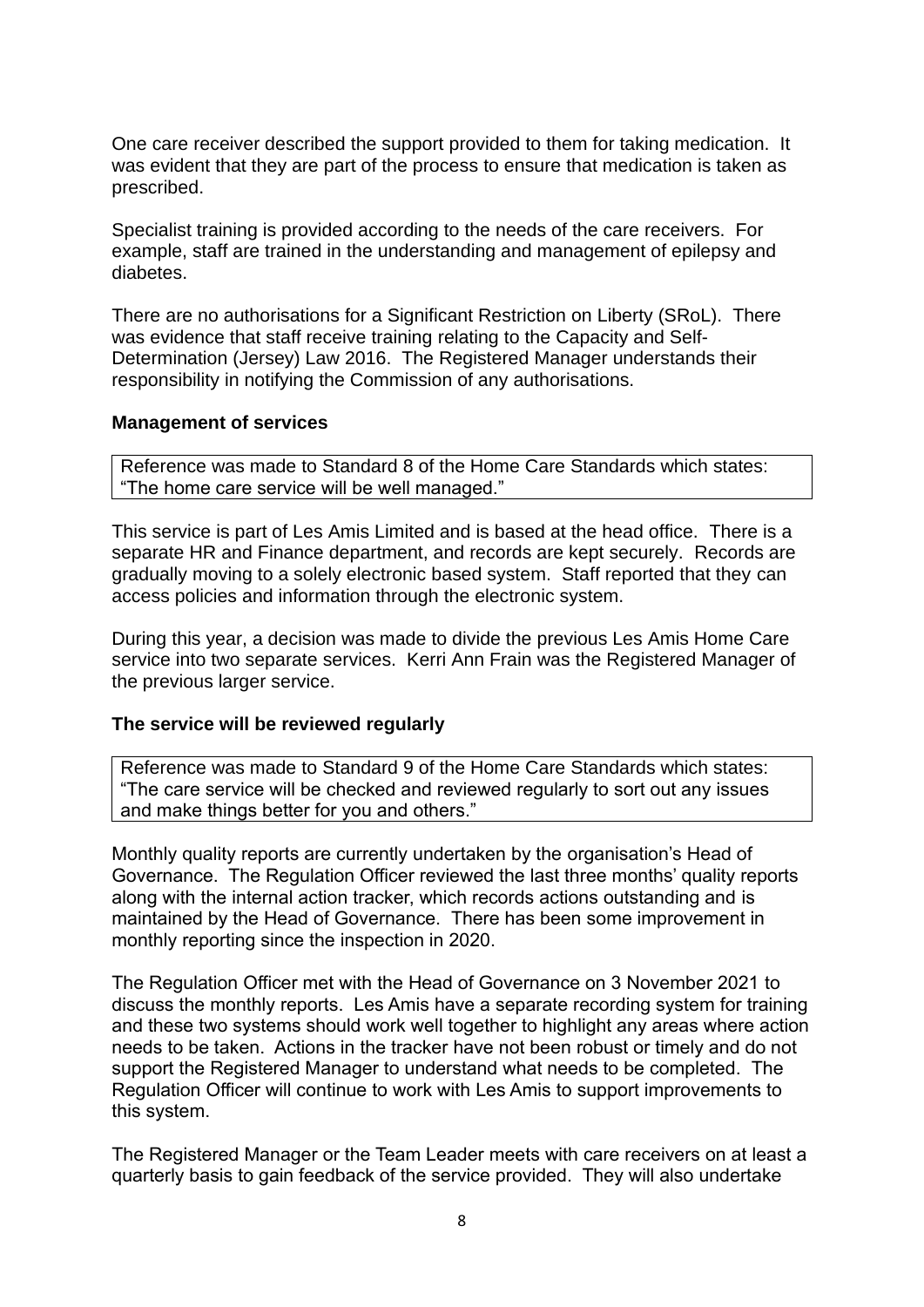more informal visits to maintain good communication with staff and to make any improvements or adjustments to the provision of the service. One care receiver reported that when they had raised an issue relating to the care provided, they had felt listened to and action was taken.

At the time of the last inspection visit in 2020, it was discussed with the Registered Manager that it would be helpful to have a record or log of informal complaints. The Head of Governance reported that there is now a system in place for recording both formal and informal comments and complaints.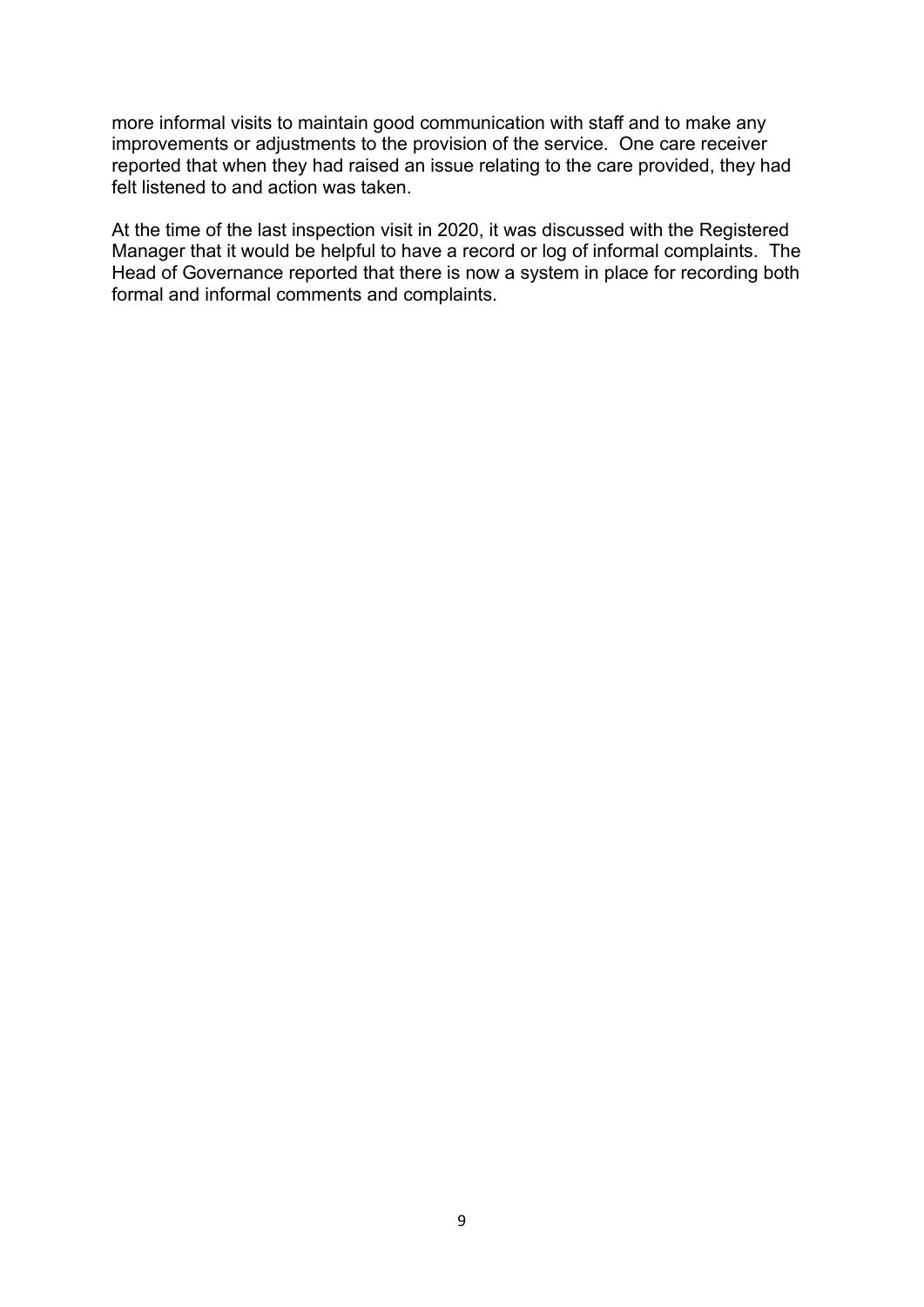## **IMPROVEMENT PLAN**

There was one area for improvement identified during this inspection. The table below is the registered provider's response to the inspection findings.

| Area for Improvement 1<br><b>Ref: Standard 9.2</b><br>To be completed by: with<br>immediate effect | Monthly reports will ensure compliance with<br>registration requirements, standards and regulations.<br>The action plan should be robust and will highlight<br>outstanding issues to ensure the Registered<br>Manager is aware of actions needed.                                                               |
|----------------------------------------------------------------------------------------------------|-----------------------------------------------------------------------------------------------------------------------------------------------------------------------------------------------------------------------------------------------------------------------------------------------------------------|
|                                                                                                    | Response by registered provider:<br>We will continue to liaise with the regulator around how<br>and what should be considered and reported to meet this<br>improvement. Steps have already been taken in order to<br>improve this reporting capability such as more detail<br>added to the live Action Tracker. |